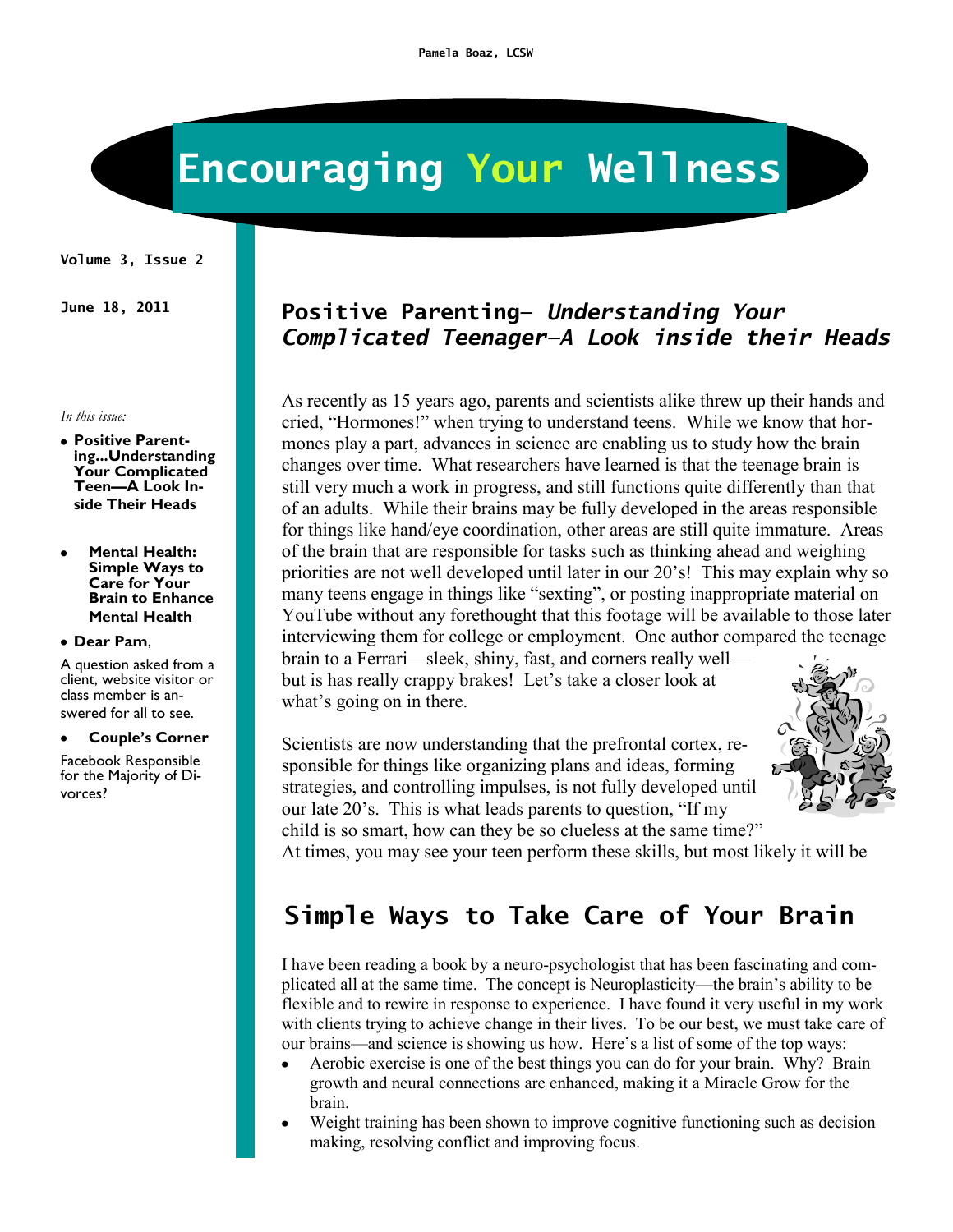### **Dear Readers,**



Happy Summer! I hope this newsletter finds everyone enjoying being in the great outdoors and that wonderful feeling that summer can bring. I also hope this issue of **Encouraging Your Wellness** finds you happy and staying healthy. And, as always, I hope you find this newsletter informative as well as inspirational in helping you be the person, parent, and partner you want to be. Happy Reading!

This newsletter comes to you following my week long vacation of camping and hiking to my hearts content. There really is something about experiencing nature that restores peace and wellness for me. I am always surprised when I ask a client what they do that restores them, recharges their batteries and nurtures their very soul, and they don't have a clue. I try to make figuring this out a top priority. Life is Hard! If we don't stop to enjoy something we find wonderful and pleasurable, how do we cope with the difficulties we face everyday? If we don't slow to refuel ourselves, how can we possibly function at our best—how can we beat the stress we experience? I challenge you—if you don't know what it is that really restores you—dedicate this month to finding it. This summer, discover what works to help you be your best self.

## **Teens are physically programmed to stay up later and sleep in later than children and adults.**

### **Understanding your teen...Cont'd from page 1**

inconsistent, at best.

Dopamine levels are also not yet at optimal levels during adolescence. Dopamine is the chemical messenger that is responsible for our ability to filter in/out what is and is not all that important. Without this ability, teens have a very difficult time paying attention to what is most important at any given time. For example, *I've got a big test coming up, I need an A to pass the class, and oh, look, this video game looks fun."* 

Researchers have discovered that beginning in puberty and continuing into the early 20's, adolescents need 9 hours of sleep per night to optimize brain development. What's more is that the circadian rhythms of a teen shift during this time. This has been shown by the sleeppromoting hormone Melatonin rising later in teens than children and adults. Translation: Teens are physically programmed to stay up later and sleep in later than children and adults.

### **Simple Ways to Care for Your Brain (from pg. 1)**

- Meditate! The hippocampus, the part of the brain in charge of long term memory and  $\bullet$ spatial navigation also plays a huge role in learning. The amygdala is in charge of processing emotional events, and is trained to be on the alert for danger. We want to support/activate our hippocampus and quiet our amygdala—and these can both be accomplished through meditation. Meditation is the practice of quieting your mind while focusing on breathing to reduce stress and lower blood pressure among other benefits.
- $\bullet$ Too much stress is harmful to your brain. When stress hormones are increased, brain growth decreases. In fact, too much stress can actually shrink the brain making it harder to learn new information or retain the information you already have. Another good reason to manage stress!
- Brain growth and change is a positive thing, but it has a dark side. When you (cont'd)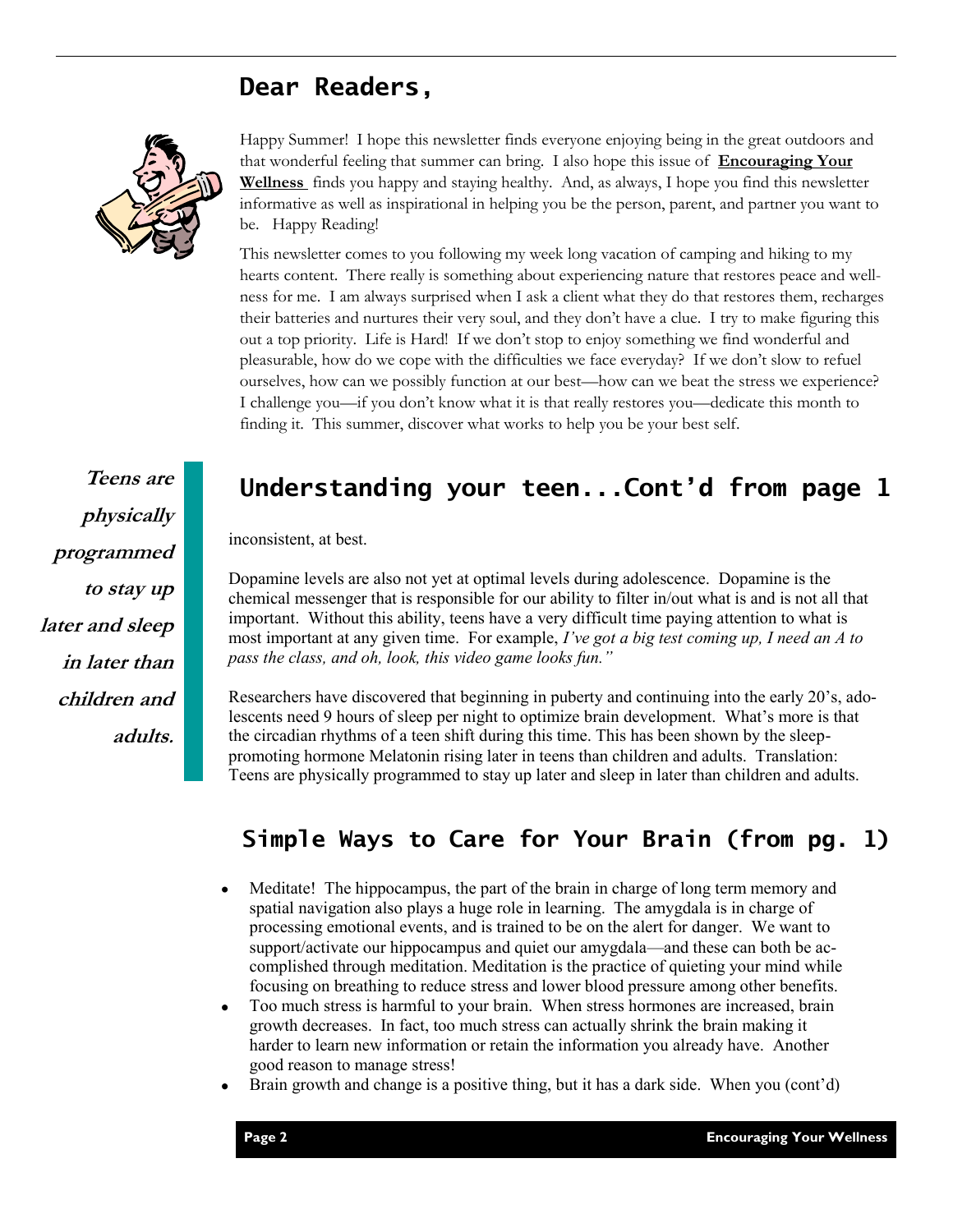### **Couple's Corner—Facebook is being linked to Majority of Divorces!**

I was recently surfing online when I came across a statistic that said that Facebook is being cited as evidence in 66% of US divorces. As I thought about this, I wasn't necessarily surprised. I have witnessed it in my practice with multiple clients. It starts out innocently enough. A person sees an old friend or someone they dated and decide to say "hello" and catch up on where that person is and how they're doing. Within a short amount of time the sharing of personal stories can lead to a deepened sense of intimacy, which can in turn create feelings of desire. Receiving this additional attention can feel validating, and make us question what might be missing in our current relationship/marriage. Though already strained marriages are most vulnerable, a couple doesn't have to be experiencing marital difficulties for online relationships to become full-fledged affairs. Here are some safeguards couples can apply when using social networks. First, assess who you talk to the most. Is it a good mixture of men and women? Do you favor one friend over others? Do you wait impatiently for a particular friend's posts/responses? Most importantly, are you talking *more*  to online friends than your spouse? Are you sharing more details of your life with online friends than your spouse? If so, your sense of true connection to your spouse is at risk. Next, do not engage in an intimate online conversation with someone who is not your spouse. If you feel the need to hide any part of your conversation from your spouse, it should be a red flag warning that you are crossing the line. Couples should share their social networking passwords with their spouses so that both of you know what is happening and there are no secrets or private conversations with others. Finally, couples should set parameters about how much time and when they are online each day. If you are using Facebook at 2 a.m. when everyone in your household is asleep, this could spell a problem. You are likely to feel the most connected to the relationship you invest the most in, so invest the most in your marriage!

### **Understanding Your Teen —continued from page 2**

Studies have shown that up to 20% of high schoolers fall asleep within the first two hours of school. Some High Schools have experimented with later start times, and have already drastically reduced their drop out rates.

Finally, let's look at why teens are so quick to overreact to simple requests or innocent comments. Physiologically, they are less able than adults to accurately interpret facial expressions or inflections in tone. A study out of McLean Hospital tested teens abilities to accurately identify the emotion of a woman in a picture. 100% of adults guessed "fear" correctly, but only 50% of teens were able to do so. The study further confirmed that teens were using the part of their brain responsible for memory and emotions and adults relied on the frontal cortex which governs reason and forethought. This may explain the emotional impulsiveness in some teens; they are being ruled by their emotional state, without much access to their reasoning skills such as, "This will pass, or Things will improve." Here are some ways parents can help. Remind a distraught teen that things will get better—offer empathy along with reinforcing the adult (reasoning) perspective. Ask your teen to come up with their own solutions to problems. This helps to wire those areas of the brain and feeds the teens desire for autonomy. Educate your child about sleep—share with them that you are not enforcing a curfew just to be in control. Finally, don't make excuses for them—this information isn't saying that teens can't be responsible or think ahead—their level of brain development just makes it more difficult. Keep encouraging and enforcing it!

*Teens are less able than adults to accurately interpret facial expressions or inflections in tone of voice making them more prone to misinterpreting others.* 



### **Simple Ways to Care for Your Brain– Cont'd from pg. 2**

are experiencing trauma, your brain is laying down neural connections that include memory and sensations of terrifying experiences. That's why it is important to deal with trauma with a trained professional as soon as possible before this trauma state becomes a trait. The better you care for your brain, the more flexible it will be when you desire change.